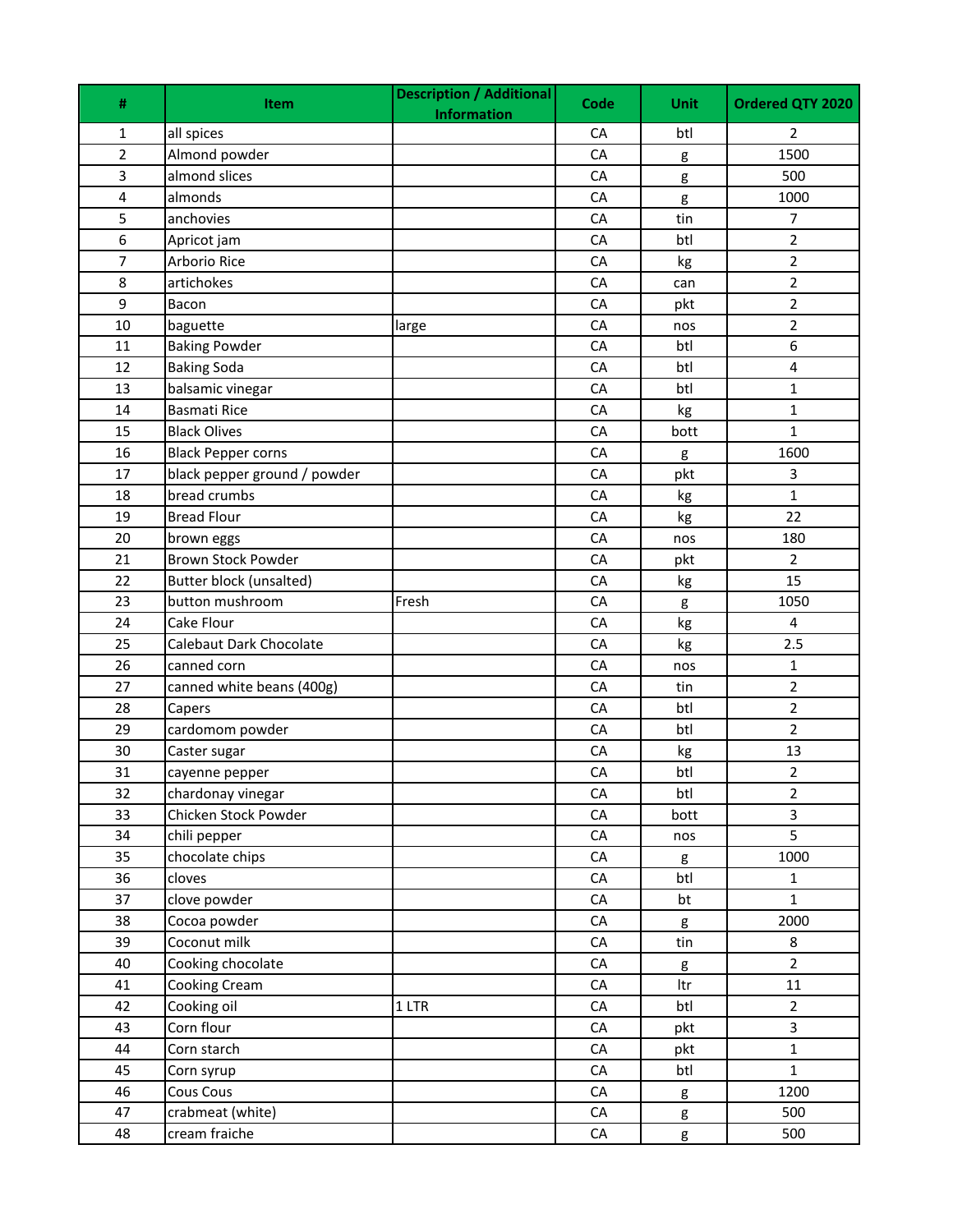| 49 | Cream of Tartar                  |            | CA         | <b>Btl</b> | $\mathbf{1}$            |
|----|----------------------------------|------------|------------|------------|-------------------------|
| 50 | Cumin powder                     |            | CA         | g          | 200                     |
| 51 | <b>Dark Raisins</b>              |            | CA         | kg         | 100                     |
| 52 | Dates (Kimi Algerian Dates Pack) |            | CA         | kg         | 4                       |
| 53 | <b>Desiccated Coconut</b>        |            | CA         | kg         | 1500                    |
| 54 | Dijon mustard                    | 397g       | CA         | btl        | 4                       |
| 55 | dried basil                      |            | CA         | btl        | $\mathbf{1}$            |
| 56 | dried bayleaf                    |            | CA         | pkt        | 6                       |
| 57 | Dried thyme                      |            | CA         | btl        | 3                       |
| 58 | <b>Egg Noodles</b>               |            | CA         | g          | 500                     |
| 59 | Eggs                             |            | CA         | nos        | 330                     |
| 60 | emmental cheese (60 Slices PPkt) |            | CA         | pkt        | 1                       |
| 61 | Extra Virgin olive oil           |            | CA         | Itr        | 3                       |
| 62 | fennel                           |            | CA         | g          | 20                      |
| 63 | fennel bulb                      |            | CA         | no         | 200                     |
| 64 | Feta Cheese                      |            | CA         | g          | 100                     |
| 65 | fettuccini                       |            | CA         | pkt        | $\mathbf{1}$            |
| 66 | Fish sauce                       |            | CA         | btl        | $\mathbf{1}$            |
| 67 | flour, all purpose               |            | CA         | kg         | 18                      |
| 68 | food colouring - red             |            | CA         | btl        | 1                       |
| 69 | french bread                     |            | CA         | nos        | $\overline{2}$          |
| 70 | Full cream milk                  |            | CA         | Ltr        | 6                       |
| 71 | Galangal                         |            | CA         | g          | 400                     |
| 72 | Ginger ground / powder           |            | CA         | btl        | $\mathbf{1}$            |
| 73 | Golden raisin                    |            | CA         | g          | 200                     |
| 74 | greek style yoghurt (500ml)      |            | CA         | tub        | 1                       |
| 75 | green olives                     |            | CA         | g          | 1000                    |
| 76 | Ground Cinnamon / powder         |            | CA         | bott       | $\overline{2}$          |
| 77 | <b>Ground Correindar</b>         |            | CA         | bott       | $\mathbf 1$             |
| 78 | <b>Ground Cumin</b>              |            | CA         | bott       | $\mathbf{1}$            |
| 79 | Hazelnuts                        |            | CA         | g          | 1100                    |
| 80 | <b>Heavy Cream</b>               |            | CA         | pkt        | 1                       |
| 81 | Honey                            |            | CA         | ml         | 1000                    |
| 82 | Honey                            |            | CA         | <b>Btl</b> | $\overline{2}$          |
| 83 | Icing Sugar                      |            | CA         | kg         | $\pmb{4}$               |
| 84 | Jasemin Rice                     |            | CA         | kg         | 3                       |
| 85 | jumbo prawns                     |            | CA         | Кg         | $\overline{\mathbf{4}}$ |
| 86 | Jumbo shrimps                    |            | CA         | g          | $\overline{2}$          |
| 87 | kosher salt                      |            | CA         | btl        | $\mathbf{1}$            |
| 88 | Lady choice mayonnaise           |            | ${\sf CA}$ | btl        | $\mathbf{1}$            |
| 89 | lamb chops                       |            | CA         | kg         | 500                     |
| 90 | Lamb rack (pkt)                  | 4 racks    | CA         | nos        | $\overline{7}$          |
| 91 | lamb shank                       | need in Kg | CA         | no         | $\overline{2}$          |
| 92 | Lemon juice                      |            | CA         | ml         | 1000                    |
| 93 | Light brown sugar                | 1 kg pkt   | CA         | pkt        | 6                       |
| 94 | Lime                             |            | CA         | kg         | 5.5                     |
| 95 | milk chocolate callebaut         |            | CA         | kg         | $\overline{2}$          |
| 96 | milk full cream (lacnor)         |            | ${\sf CA}$ | ltr        | 3                       |
| 97 | milk powder (anchor)             | big can    | ${\sf CA}$ | tin        | $\mathbf 1$             |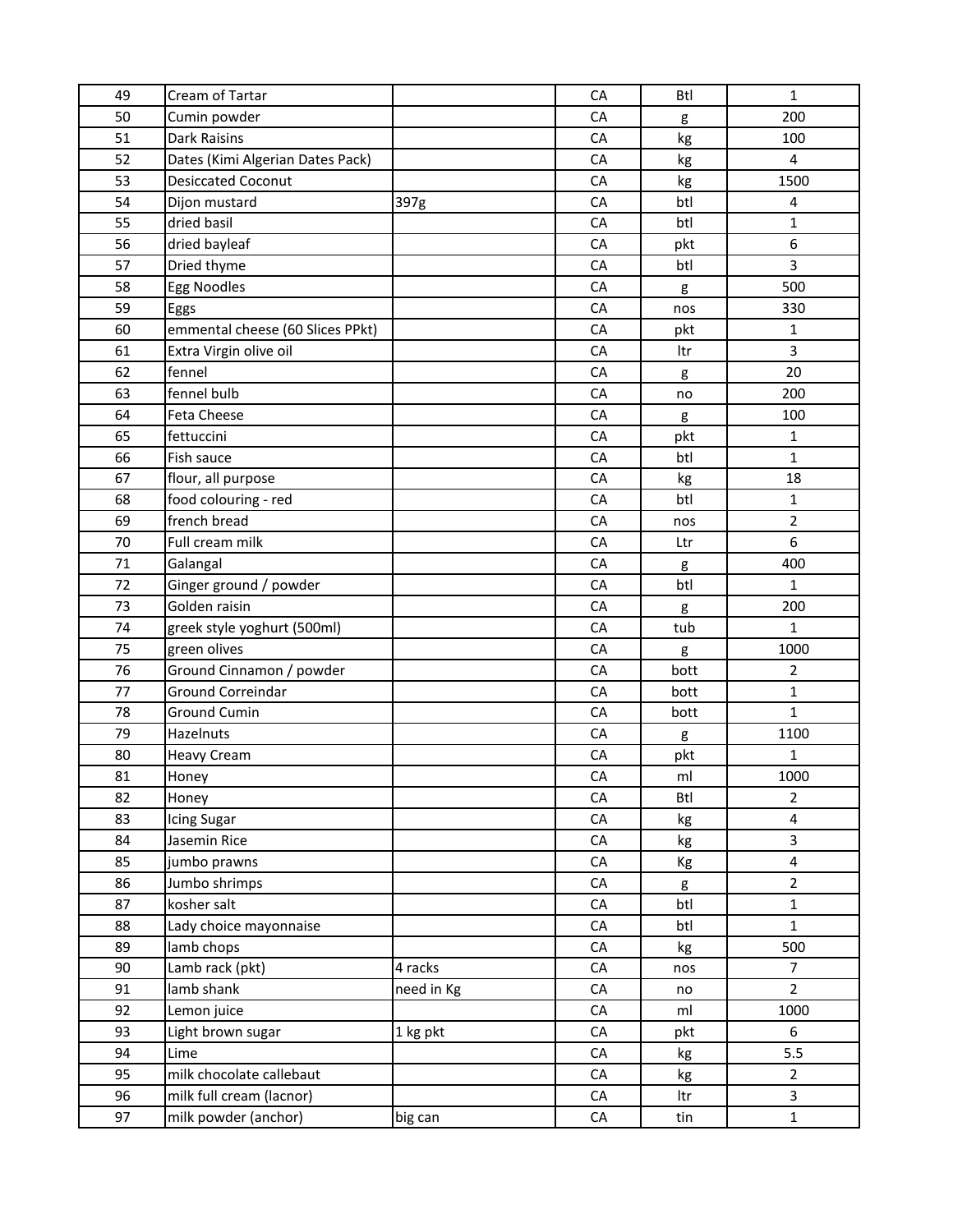| 98  | nutmeg powder                   |                     | CA         | btl        | $\overline{2}$ |
|-----|---------------------------------|---------------------|------------|------------|----------------|
| 99  | Oats, rolled                    |                     | CA         | g          | 1500           |
| 100 | Olive Oil                       | 1 ltr btl           | CA         | btl        | 6              |
| 101 | orange juice                    | Happy Day           | CA         | pkt        | $\mathbf 1$    |
| 102 | Palm sugar                      |                     | CA         | pkt        | $\overline{2}$ |
| 103 | Papaya, raw                     |                     | CA         | <b>Nos</b> | 3              |
| 104 | parmesan cheese block           |                     | CA         | g          | 3300           |
| 105 | Parsely                         |                     | CA         | g          | 500            |
| 106 | parsnip                         |                     | CA         | g          | 100            |
| 107 | peach                           |                     | CA         | nos        | 8              |
| 108 | peanut butter                   |                     | CA         | btl        | 3              |
| 109 | peanut butter, smooth           |                     | CA         | tin        | $\overline{2}$ |
| 110 | pecans                          |                     | CA         | g          | 600            |
| 111 | pitted black olives             |                     | CA         | btls       | $\mathbf{1}$   |
| 112 | <b>Pitted Dates</b>             |                     | CA         | g          | 800            |
| 113 | plain Yoghurt 500g              |                     | CA         | tub        | $\mathbf{1}$   |
| 114 | prawns (with shell, big/medium) | 16 no. king prawns  | CA         | kg         | 23             |
| 115 | <b>Puff Pastry</b>              |                     | CA         | g          | 500            |
| 116 | Raspberry Jam                   |                     | CA         | btl        | $\overline{2}$ |
| 117 | raspberry sorbet                |                     | CA         | kg         | $\mathbf{1}$   |
| 118 | Red grape Vinegar               |                     | CA         | btl        | 2              |
| 119 | red grape juice                 |                     | CA         | pkt        | $\mathbf{1}$   |
| 120 | Rice flour                      |                     | CA         | g          | 500            |
| 121 | saffron                         |                     | CA         | pkt        | 1              |
| 122 | <b>Sherry Vinegar</b>           |                     | CA         | bott       | $\mathbf{1}$   |
| 123 | shrimps, medium                 |                     | CA         | kg         | 4              |
| 124 | Sirloin steak                   |                     | CA         | g          | 1              |
| 125 | smoked paprika                  |                     | CA         | btl        | $\mathbf{1}$   |
| 126 | spaghetti                       | pkt                 | <b>CA</b>  | g          | $\mathbf{1}$   |
| 127 | spring roll sheet               |                     | CA         | pkt        | $\mathbf{1}$   |
| 128 | Squid                           | small squid cleaned | CA         | g          | 1500           |
| 129 | sugar                           |                     | CA         | kg         | 18             |
| 130 | <b>Sweet Potato</b>             |                     | CA         | g          | 3              |
| 131 | Tahina /Tahini                  |                     | CA         | Can        | 1              |
| 132 | Thai red chilli                 |                     | CA         | pkt        | 4              |
| 133 | <b>Tobasco Sauce</b>            |                     | ${\sf CA}$ | bott       | $\mathbf 1$    |
| 134 | tomato paste                    | 400g                | CA         | tin        | 10             |
| 135 | tomato puree                    | big can             | CA         | can        | 3              |
| 136 | tortilla sheets                 |                     | CA         | pkt        | $\overline{2}$ |
| 137 | tumeric powder                  |                     | CA         | btl        | $\mathbf 1$    |
| 138 | tuna in brine (felivaru)        |                     | ${\sf CA}$ | can        | 9              |
| 139 | <b>Unsalted Butter block</b>    |                     | CA         | kg         | 20             |
| 140 | vanilla beans                   |                     | CA         | btl        | 8              |
| 141 | vanilla essence                 |                     | CA         | btl        | 10             |
| 142 | Vegetable oil                   |                     | CA         | Itr        | 5              |
| 143 | Vegetable shortening            |                     | CA         | kg         | $\mathbf{1}$   |
| 144 | vinegar, artificial             |                     | CA         | btl        | $\mathbf 1$    |
| 145 | Walnuts                         |                     | CA         | g          | 1300           |
| 146 | whipping cream (elle and vire)  |                     | CA         | ltr        | 11             |